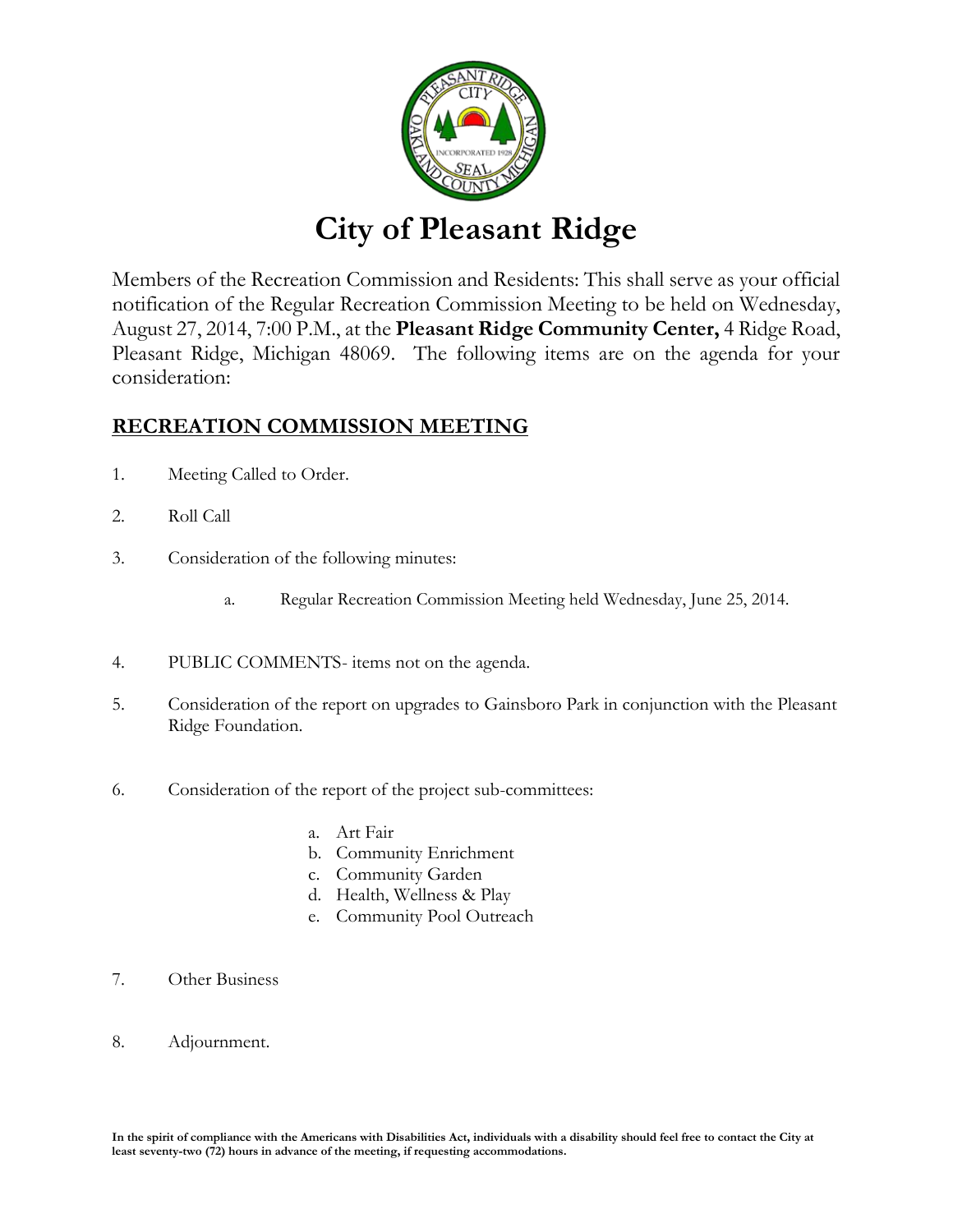#### RECREATION COMMISION MEETING MINUTES June 25, 2014

**1.** Meeting was called to order at 7:10 p. m.

**Roll Call:**, Kevin Kelly, Diana Peraino, Jean Russell, Jacqueline Scully, Sue Terpack, Amanda Wahl, Bridget Brown, Scott Pietrzak **Absent:** Chris Budnik, Victor Furnari, Christine Matyas, Jason Krysiak

#### **2. Consideration of the minutes of the Recreation Commission Meeting held, Wednesday, April 30, 2014.**

| No corrections. |         |         |      |
|-----------------|---------|---------|------|
| Motion:         | Russell | Second: | Wahl |
|                 | Yeas: 8 | Nays: 0 |      |

**3. Public Comments-items not on the agenda:** None

#### **4. Consideration for Gainsboro Park new equipment**.

Based on the results of the survey and the opinions of the Commission it was decided to go with Landscape Structures for the new playground equipment. Discussion followed concerning individual pieces.

**ACTION ITEM:** Pietrzak will contact the representative to set up a meeting to see examples and determine what will fit in the space.

#### **5. Consideration of the report of the project sub-committee:**

- **a. Art Fair:** Invitations were sent to last years participants. Good response. Will be sending out to new artists also.
- **b. Community Enrichment:** No report
- **c. Community Garden**: All going well. Discussion followed with suggestions for a closing party: ie. Salsa competition, best dish made from produce grown.
- **d. Health, Wellness & Play:** "PR Family Reunion" in Gainsboro Park was a success with lots of new families participating. The next event scheduled is the "Sidewalk Chalk Drawing" in Memorial Park. An August date will be announced. The Castle building event will be moved to September 6.

The "Summer Reading Program" is underway at camp. Each child will turn in their reading list weekly to be eligible for prizes at the end of camp.

Daddy/Daughter Dance will be a luau at the pool in August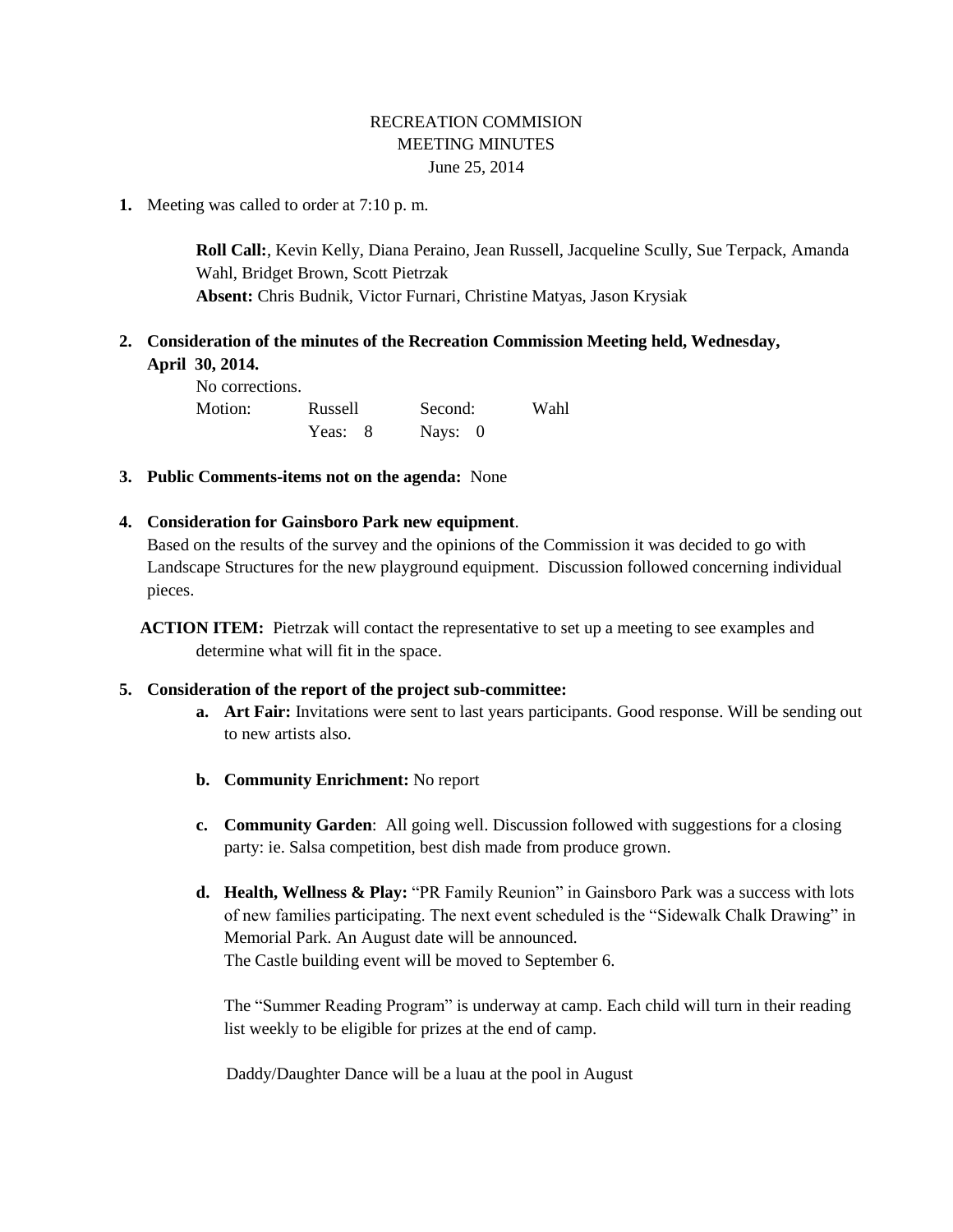- **e. Community Pool Outreach:** One night in July and August there will be an adult swim. The pool will close at 7:00 and the over 18 event that will go from 7-9.
- **6. Other Business:** The City Commission has formed a Beautification Committee consisting of members of each junior commissions, the garden club and the women's club. Russell will represent the Recreation Commission.
- **7. Adjournment:** Motion: Russell Second: Terpack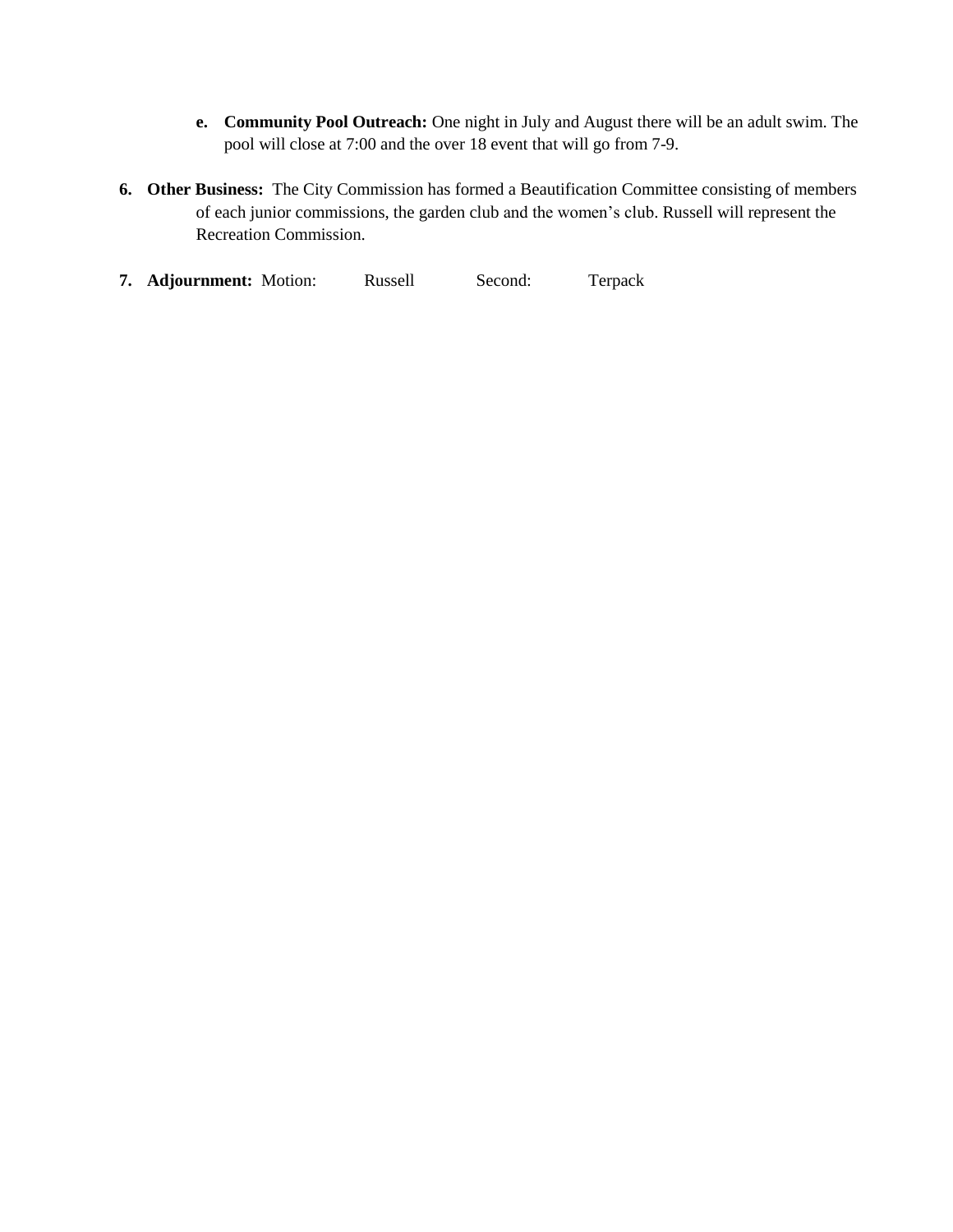

## City of Pleasant Ridge Scott Pietrzak, Assistant City Manager

From: Scott Pietrzak, Assistant City Manager To: Recreation Commission Members Date: August 25, 2014 *REVISED AUGUST 27, 2014*  Re: Gainsboro Park Playground Renovation

I have attached a number of drawings and renderings of a new proposed playground for Gainsboro Park. Lance Shipman, Landscape Structures has come up with a plan that I feel is very complete and meets the needs we have discussed in the past.

The one negative aspect to adding play equipment to the Park, is the removal of some of the old equipment (2 sets of swings) and a tree that sits it the middle of the new proposed structure. The administration has looked at the drawings and the area and feel we can make some small placement changes to the footprint of the new area to save the large swing set. Unfortunately, the tree is something that cannot be salvaged. The City will plant trees to replace the one that has to be removed and compliment the play area with shade structures.

#### *CHANGES MADE 8/27/2014: After looking at the drawings, park needs & configuration, I have forwarded a sketch (attached) to Landscape Structures of some modifications to the plan. The modifications will allow us*  to save one of the swing set bays and the one large tree that was proposed for removal. The Administration is *confident those changes can be made.*

I do not like to lose any mature trees in the City, however to be able to maximize our space and continue to look forward into the future that the 5 year master plan outlines, I feel it is a necessity.

The proposed new area includes:

#### Weevos Structure

- o 3-Arch Main Structure
- o Play Panel
- 
- o Boppity Bridge<br>
o ChitterChatter ChitterChatter Noodle<sup>®</sup> Talk Tube
- o Cozy Coaster® Slide
- o Giggle Jiggler Climber
- o Imagination Panel
- o Swiggly Stix
- o Bridge Twirly Bar
- o Wee Planet Climber
- 3 Panel Mobius Climber
- Saddle Spinner
- Toddler Swings
- Concrete Curbing, Safety Surfacing, Drainage
- Shade Structure

I am confident the Recreation Commission can come to a consensus on the equipment choices, and we can begin construction as soon as possible.

Please feel free to contact should you have any questions.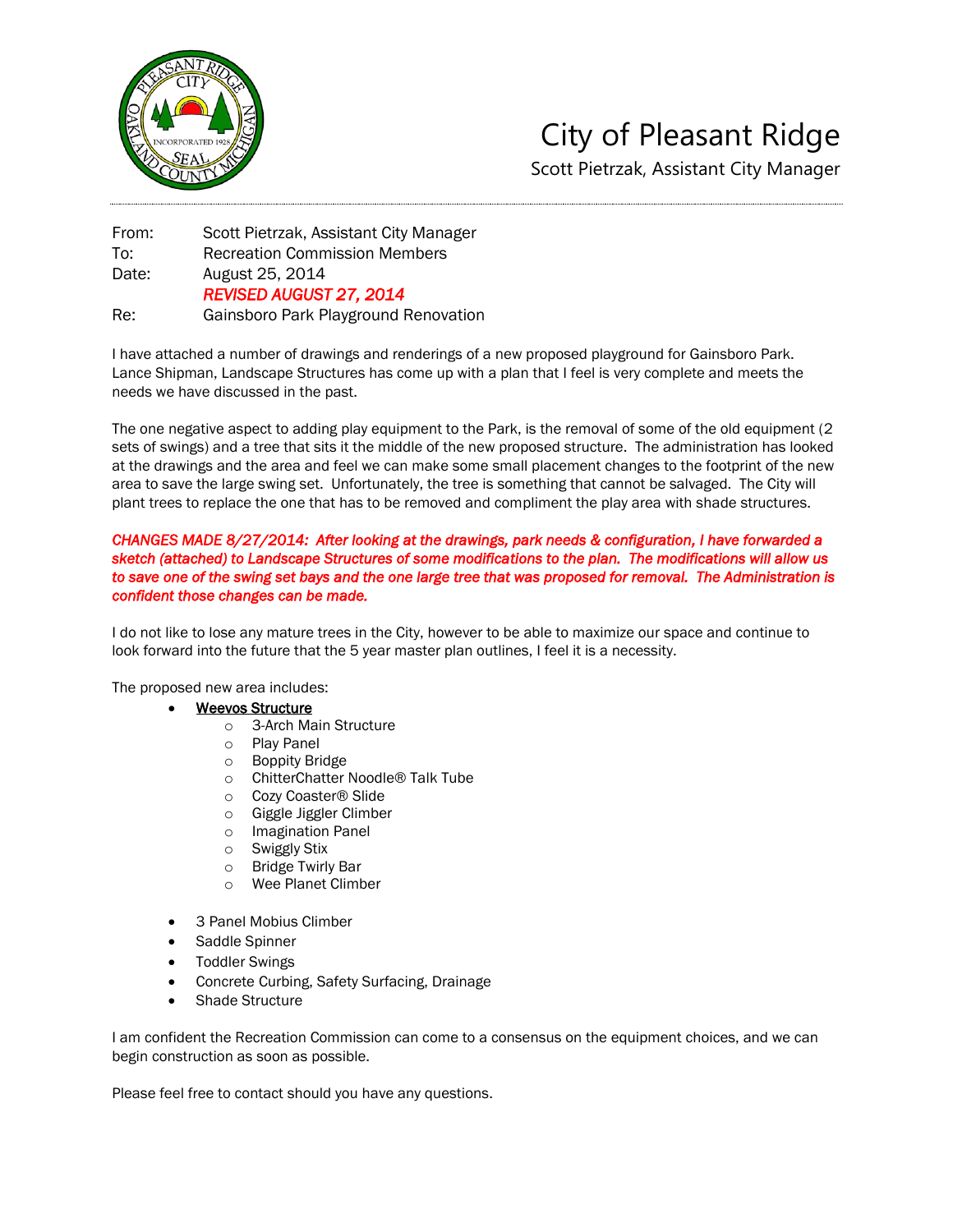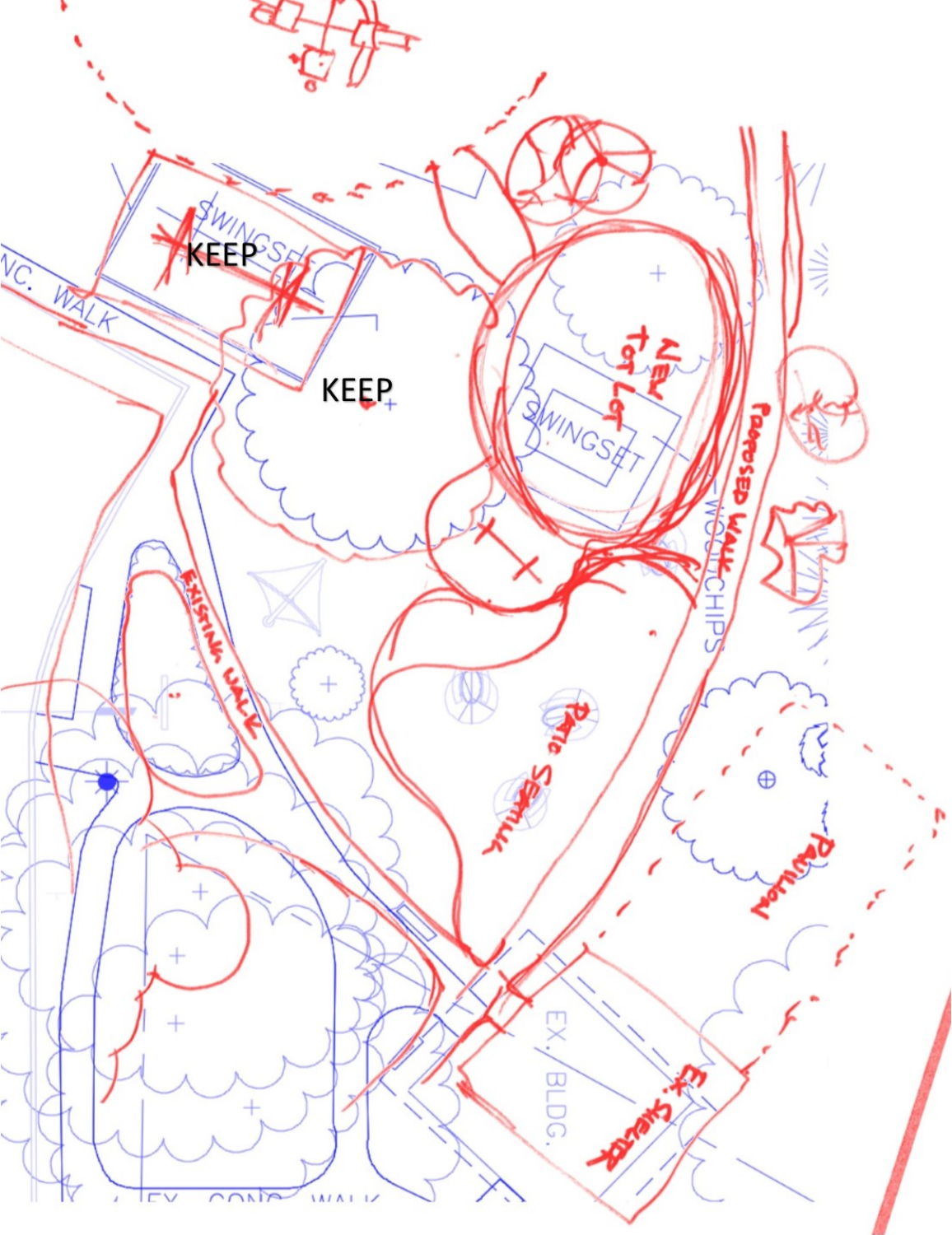





Better playgrounds.<br>Better world.<sup>®</sup>

Proudly presented by: Lance Shipman ●  $\frac{1}{2}$ . 08



playlsi.com